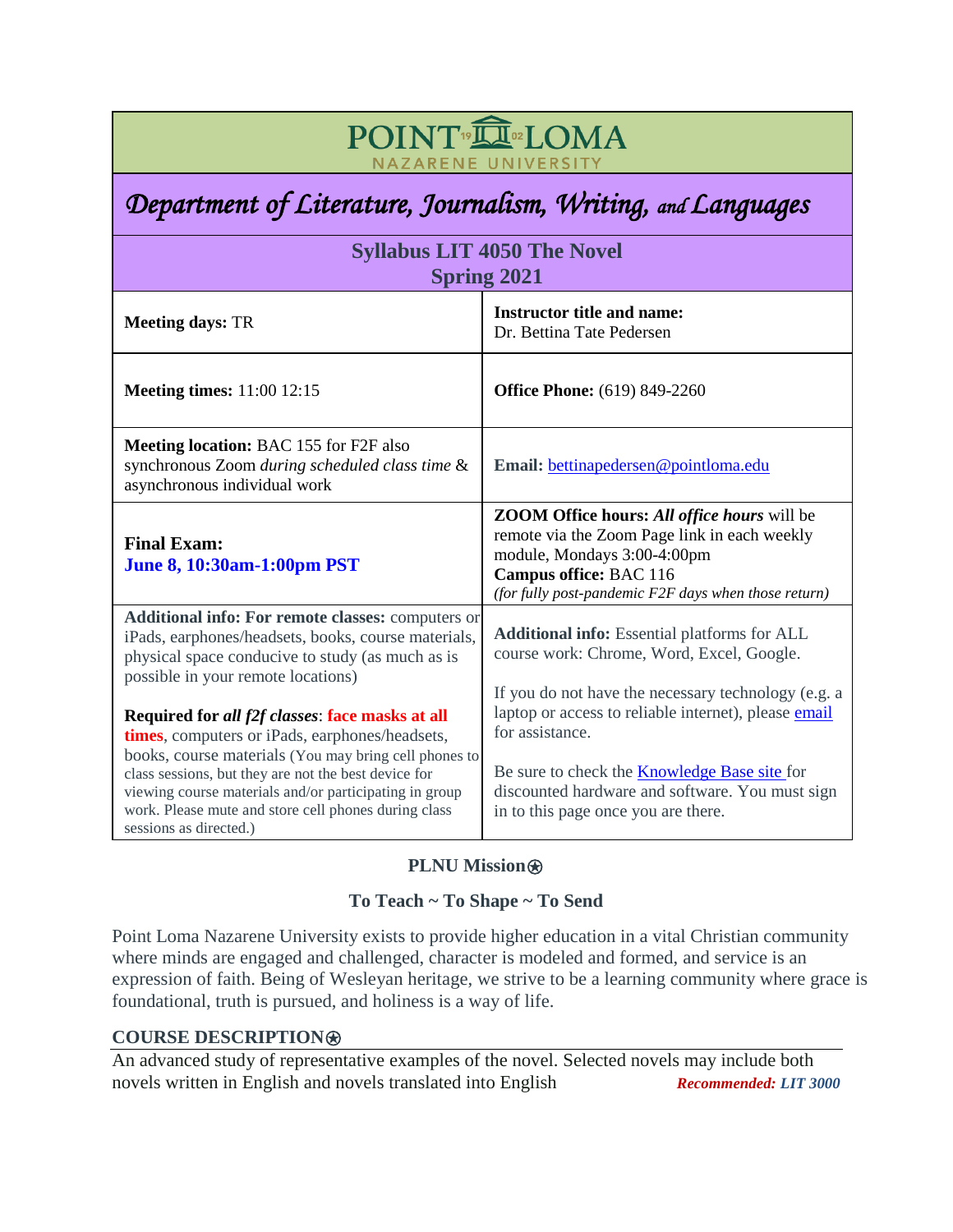### **EXTENDED COURSE DESCRIPTION**

For this novel course we will explore the origins of the novel in the epistolary form, satire, the gothic psychological realism, realism, and magic realism and myriad ways in which the novel both reflects and seeks to alter the culture that produce it. We will work to develop skills in close reading, including literary and cultural analysis. We will also work in COVE (Core Online Virtual Educator), a digital platform that will develop your skills at annotation as well as timeline, map, and possibly gallery building.

### **COURSE LEARNING OUTCOMES**⍟

#### *Students of LIT 4050 will*

- 1. Closely read (comprehension, analysis) and critically analyze (analysis) texts in their original languages and/or in translation.
- 2. Recall (knowledge), identify (knowledge), and use (application) fundamental concepts of literary study to read and discuss texts
	- a. Standard literary terminology
	- b. Modes/genres of literature
	- c. Elements of literary genres
	- d. Literary periods (dates, writers, characteristics, and important developments)
	- e. Contemporary critical approaches
	- f. Extra-literary research
- 3. Analyze (analysis) the social, cultural, ethnic, gendered, and/or historical contexts of the works and their authors, and connect (synthesis, evaluation) the texts with their own lives.
- 4. Create (synthesis, evaluation) detailed and informed textual analysis of literary works that examine several of the fundamental concepts of literary study.

|                                                                                                                                                                    | <b>BLOOM'S TAXONOMY</b>                                                                                                                                                                                                                                                                                                                                      |                                                                                                                                                                              |                              |
|--------------------------------------------------------------------------------------------------------------------------------------------------------------------|--------------------------------------------------------------------------------------------------------------------------------------------------------------------------------------------------------------------------------------------------------------------------------------------------------------------------------------------------------------|------------------------------------------------------------------------------------------------------------------------------------------------------------------------------|------------------------------|
|                                                                                                                                                                    | Knowledge, Comprehension, Application, Analysis, Synthesis, Evaluation                                                                                                                                                                                                                                                                                       |                                                                                                                                                                              |                              |
|                                                                                                                                                                    | <b>Course Learning Outcomes (CLOs)</b>                                                                                                                                                                                                                                                                                                                       | <b>Coursework</b>                                                                                                                                                            | <b>WASC CC</b>               |
|                                                                                                                                                                    | <b>CLO 1</b> Closely read and critically analyze texts in their<br>original languages and/or in translation.                                                                                                                                                                                                                                                 | Annotate (COVE & CRO)<br>Discuss Works<br>Present-Scholarly Material<br>Research/Write Seminar Paper                                                                         | CT<br><b>WC</b><br>IL        |
| a.<br>$\mathbf{b}$ .<br>C <sub>1</sub><br>$d_{\cdot}$<br>e.<br>f.                                                                                                  | <b>CLO 2</b> Recall, identify, and use fundamental concepts of<br>literary study to read and discuss texts<br>Standard literary terminology<br>Modes/genres of literature<br>Elements of literary genres<br>Literary periods (dates, writers, characteristics, and<br>important developments)<br>Contemporary critical approaches<br>Extra-literary research | Annotate (COVE & CRO)<br><b>Discuss Works</b><br><b>Present-Scholarly Material</b><br>Research/Write Seminar Paper                                                           | <b>CT</b><br><b>WC</b><br>IL |
| CLO 3 Analyze the social, cultural, ethnic, gendered, and/or<br>historical contexts of the works and their authors, and<br>connect the texts with their own lives. |                                                                                                                                                                                                                                                                                                                                                              | Annotate (COVE & CRO)<br><b>Discuss Works</b><br><b>Present-Scholarly Material</b><br><b>Build Timelines/Maps</b><br>Write Personal Essay(s)<br>Research/Write Seminar Paper | <b>CT</b><br>OC              |
| CLO 4 Create detailed and informed textual analysis of<br>literary works that examine several of the fundamental<br>concepts of literary study.                    |                                                                                                                                                                                                                                                                                                                                                              | Research/Write Seminar Paper<br>Present Paper for Research<br>Colloquium                                                                                                     | <b>CT</b><br><b>WC</b><br>IL |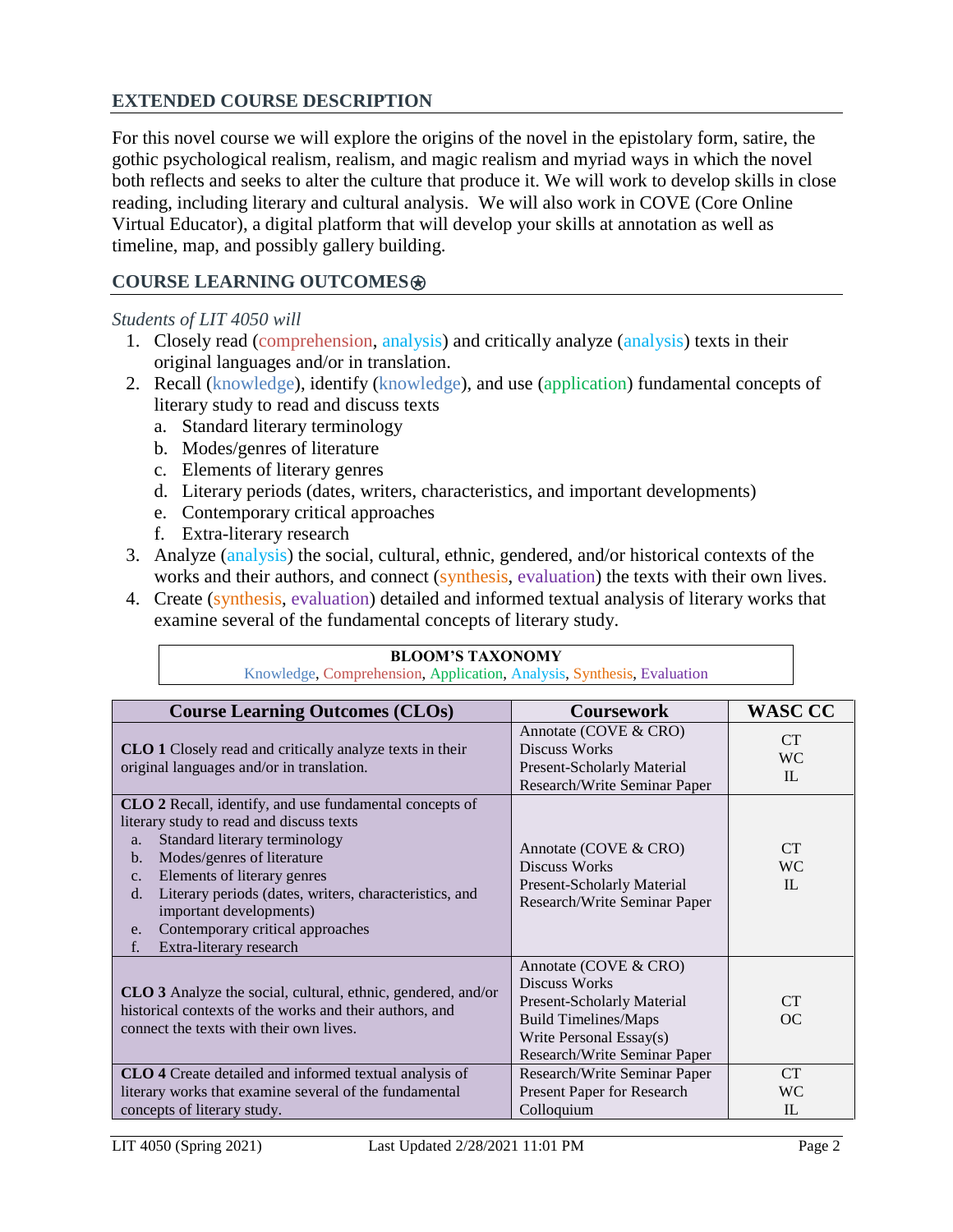| <b>Course Assignments &amp; Exams</b>             | <b>Estimated Hours</b> | Weight |
|---------------------------------------------------|------------------------|--------|
| Reading Assignments (1317pp.)                     | 44                     |        |
| Annotations & Discussion                          | 13                     | 40%    |
| Presentations of Scholarly Material               | 12                     |        |
| Assignments (Timelines/Maps, Personal Essay)      | 10                     | 25%    |
| <b>Seminar Paper</b>                              | 20                     | 25%    |
| Final Exam – Research Colloquium, Q&A   Oral Exam | 5.5                    | 10%    |
| <b>Total Course Hours</b>                         | 112.5                  | 100%   |

### **Distribution of Student Learning Hours & Weighted Grade Categories**

### **ASSESSMENT AND GRADING**⍟

Student grades will be posted in the Canvas grade book no later than midnight on Tuesday of each week beginning in Week Two of this course. It is important to read the comments posted in the grade book as these comments are intended to help students improve their work. Final grades will be posted within one week of the end of the class. Grades will be based on the following:

|       | 93-100% | $\mathbf C$   | 73-76%      |
|-------|---------|---------------|-------------|
| А-    | 90-92%  | $C-$          | 70-72%      |
| $B+$  | 87-89%  | $\mathbf{D}+$ | 67-69%      |
| B     | 83-86%  | D             | 63-66%      |
| $B -$ | 80-82%  | D-            | 60-62%      |
| $C+$  | 77-79%  | F             | 59% & Below |

#### **Grade Scale (Percentage)**

### **COURSE CREDIT HOUR INFORMATION**⍟

In the interest of providing sufficient time to accomplish the stated Course Learning Outcomes, this class meets the PLNU credit hour policy for a 3 unit class delivered over 16 weeks. It is anticipated that students will spend a minimum of 37.5 participation hours per credit hour on their coursework. For this course, students will spend an estimated 112.5 minimum total hours meeting the course learning outcomes. Weekly time estimations are also provided in the Canvas modules.

### **STATE AUTHORIZATION**⍟

State authorization is a formal determination by a state that Point Loma Nazarene University is approved to conduct activities regulated by that state. In certain states outside California, Point Loma Nazarene University is not authorized to enroll online (distance education) students. If a student moves to another state after admission to the program and/or enrollment in an online course, continuation within the program and/or course will depend on whether Point Loma Nazarene University is authorized to offer distance education courses in that state. It is the student's responsibility to notify the institution of any change in his or her physical location. Refer to the map on [State Authorization](https://www.pointloma.edu/offices/office-institutional-effectiveness-research/disclosures) to view which states allow online (distance education) outside of California.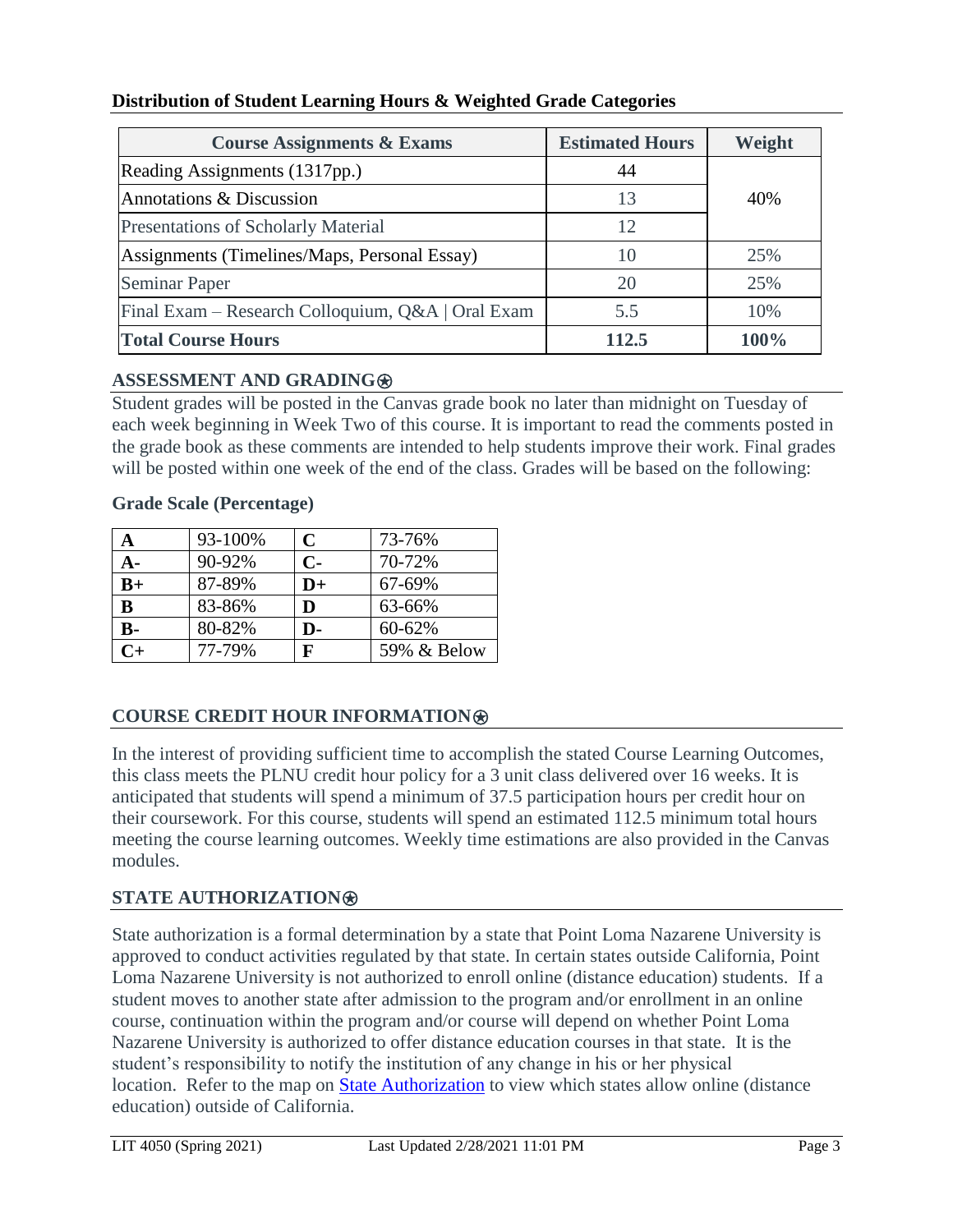# **INCOMPLETES AND LATE ASSIGNMENTS**

All assignments are to be submitted by the due dates posted. Late assignments are not accepted. No assignments will be accepted after midnight on the last day of class. Incompletes will only be assigned in extremely unusual circumstances.

In any online discussions, missing work means that others will not have the opportunity to respond to your comments nor you to theirs, so if you know you will be away on the day your assignment is due, you must post your work before you leave.

Assignments must be posted/submitted by 11:59pm Pacific Standard Time on the day they are due unless otherwise specified.

# **PLNU COPYRIGHT POLICY**⍟

Point Loma Nazarene University, as a non-profit educational institution, is entitled by law to use materials protected by the US Copyright Act for classroom education. Any use of those materials outside the class may violate the law.

# **PLNU ACADEMIC HONESTY POLICY**⍟

Students should demonstrate academic honesty by doing original work and by giving appropriate credit to the ideas of others. Academic dishonesty is the act of presenting information, ideas, and/or concepts as one's own when in reality they are the results of another person's creativity and effort. A faculty member who believes a situation involving academic dishonesty has been detected may assign a failing grade for that assignment or examination, or, depending on the seriousness of the offense, for the course. Faculty should follow and students may appeal using the procedure in the university Catalog. See [Academic Policies](https://catalog.pointloma.edu/content.php?catoid=46&navoid=2650) for definitions of kinds of academic dishonesty and for further policy information.

# **PLNU ACADEMIC ACCOMMODATIONS POLICY<sup>®</sup>**

While all students are expected to meet the minimum standards for completion of this course as established by the instructor, students with disabilities may require academic adjustments, modifications or auxiliary aids/services. At Point Loma Nazarene University (PLNU), these students are requested to register with the [Disability Resource Center](https://www.pointloma.edu/offices/disability-resource-center) (DRC), located in the Bond Academic Center. (DRC@pointloma.edu or 619-849-2486). The DRC's policies and procedures for assisting such students in the development of an appropriate academic adjustment plan (AP) allows PLNU to comply with Section 504 of the Rehabilitation Act and the Americans with Disabilities Act. Section 504 (a) prohibits discrimination against students with special needs and guarantees all qualified students equal access to and benefits of PLNU programs and activities. After the student files the required documentation, the DRC, in conjunction with the student, will develop an AP to meet that student's specific learning needs. The DRC will thereafter email the student's AP to all faculty who teach courses in which the student is enrolled each semester. The AP must be implemented in all such courses.

If students do not wish to avail themselves of some or all of the elements of their AP in a particular course, it is the responsibility of those students to notify their professor in that course. PLNU highly recommends that DRC students speak with their professors during the first two weeks of each semester about the applicability of their AP in that particular course and/or if they do not desire to take advantage of some or all of the elements of their AP in that course.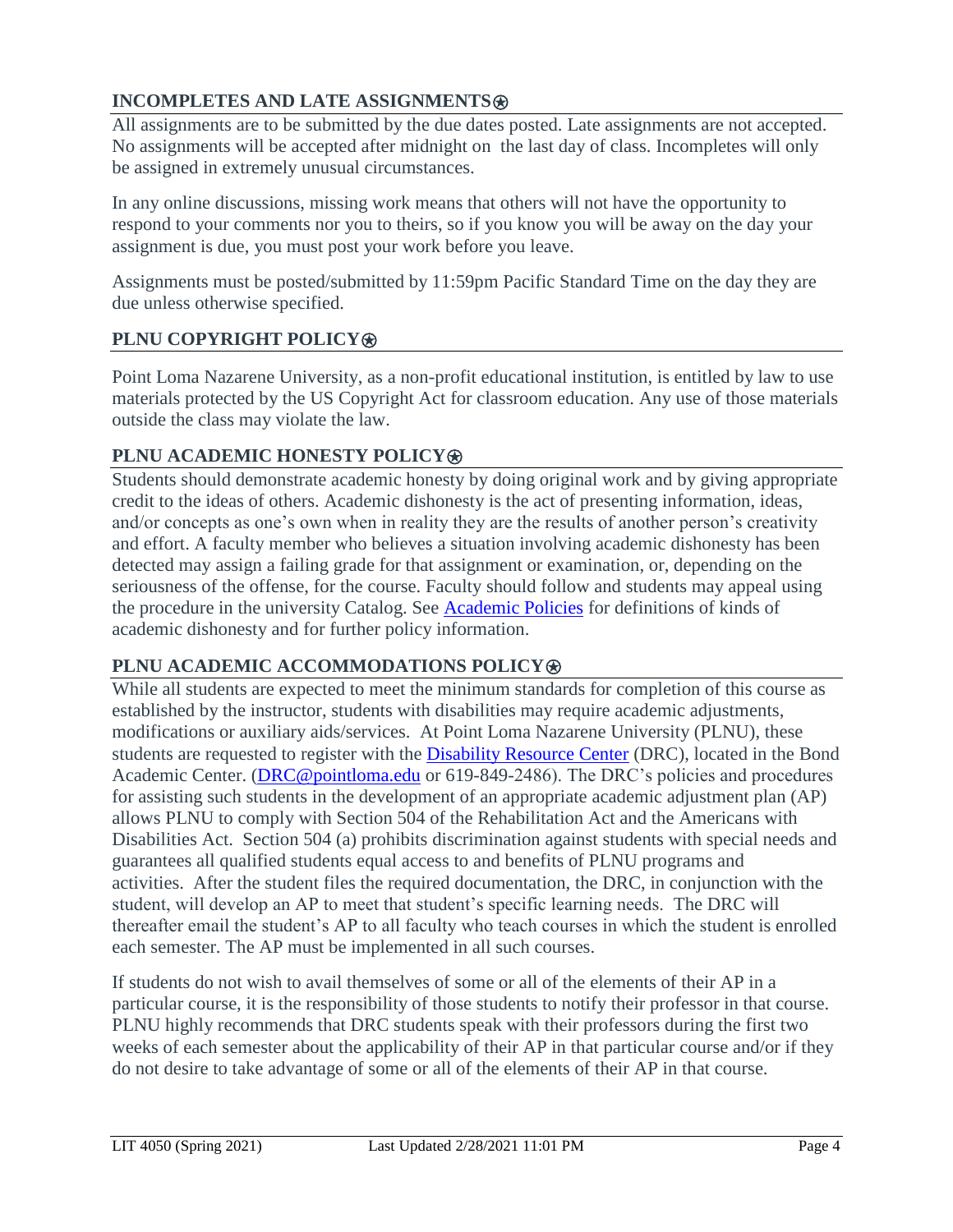# **PLNU ATTENDANCE AND PARTICIPATION POLICY**⍟

Regular and punctual attendance at all **synchronous** class sessions is considered essential to optimum academic achievement. If the student is absent for more than 10 percent of class sessions (virtual or face-to-face), the faculty member will issue a written warning of deenrollment. If the absences exceed 20 percent, the student may be de-enrolled without notice until the university drop date or, after that date, receive the appropriate grade for their work and participation. In some courses, a portion of the credit hour content will be delivered **asynchronously** and attendance will be determined by submitting the assignments by the posted due dates. See [Academic Policies](https://catalog.pointloma.edu/content.php?catoid=46&navoid=2650) in the Undergraduate Academic Catalog. If absences exceed these limits but are due to university-excused health issues, an exception will be granted.

### **Asynchronous Attendance/Participation Definition**

A day of attendance in asynchronous content is determined as contributing a substantive note, assignment, discussion, or submission by the posted due date. Failure to meet these standards will result in an absence for that day. Instructors will determine how many asynchronous attendance days are required each week.

# **MAINTAINING CLASS SCHEDULE VIA ONLINE REGISTRATION**

Students must maintain their class schedules. Should a student need arise to drop a course, they are responsible to drop the course (provided the drop date meets the stated calendar deadline established by the university) and to complete all necessary official forms (online or paper). Failing to attend and/or to complete required forms may result in a grade of F on the student's official transcript.

# **PLNU FINAL EXAMINATIONS POLICY**

Final Examinations are the culminating learning event in a course, and they are scheduled to take into account all the different courses and departments across the university. Successful completion of this class requires taking the final examination on its scheduled day. *You must arrange your personal affairs to fit the examination schedule.* 

- The final examination schedule is posted at [Final Exam Schedules.](https://drive.google.com/file/d/19qmj9RId5_4NaJOjmmIguVPiWomWNYOS/view)
- $\bullet$  In the rare case that you have more than three (3) final examinations on the same day, you may work out an alternate time for one of your exams with your professors. This is the only university-sanctioned reason for taking a final exam at a time other than the officially scheduled time for the exam. Please confirm your final examination schedule the first week of classes, and schedule those exam times into your daily planners and calendars now. If you find that your final exam schedule is the one described above, please meet with your professors as soon as possible so that they may help you to make alternative arrangements for taking your exams.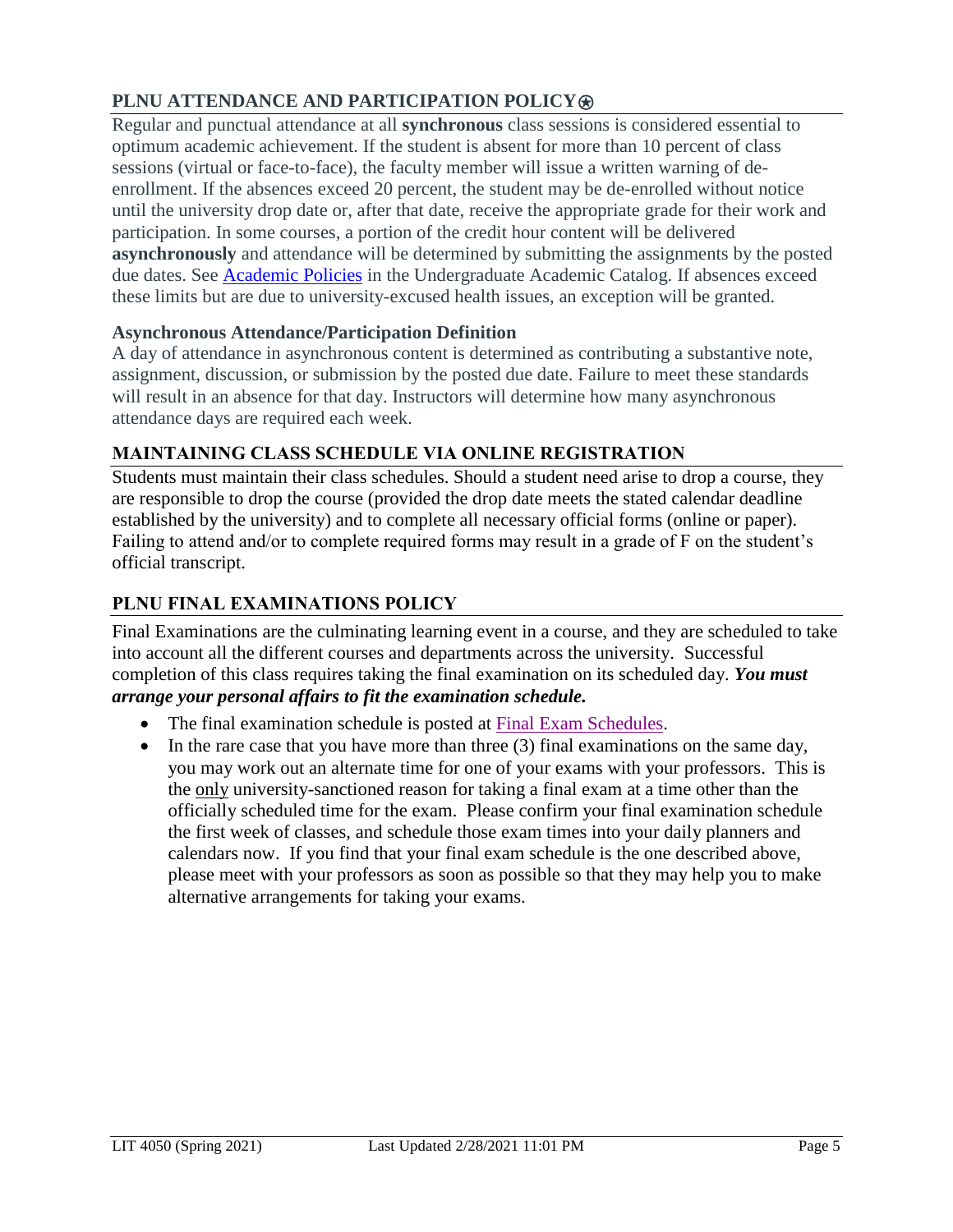### **CLASS PARTICIPATION**

# **Interactions and Engagement with Course Readings & Our Reading Community**

Your success in understanding and making meaning of the course texts will be directly related to your

- o close reading of the texts (annotations, discussions, timelines, maps, etc.),
- o thoughtful reflection on the texts (annotations, discussions),
- o engaged participation in discussions (online posting/replying, active listening, paraphrasing, asking specific questions in response to presentations and material),
- o adjusted or corrected interpretations and understandings of a text (annotations),
- o asking your own questions about the texts (discussions, annotations, assignments),
- o seeking answers to your questions, (discussions, annotations, presentations, assignments)
- o connecting the literature to our world context and to your own life; (discussions, essay)
- o spiritual meditation on the power of reading, of literature, and of empathizing with the experiences of others. (discussions, essay)

### **Preparation, Assignments, and Technology**

- 1. Course books must be in your possession before the modules dedicated to those books begin. No exemptions from quizzes or other required/graded work will be granted because you do not yet have course texts. Using designated editions is crucial since all page references in course handout, slide, assignments are taken from the specified editions. If audiobooks are used, you will need to listen with dedicated focus to the text and with relevant discussion question sheets and/or Close Reading Organizer (CRO) in front of you as you listen.
- 2. Completion of all discussions & assignments is required; passing the course will be difficult without doing so. Missed work may be made up only in extenuating circumstances as determined by typical university standards. You must communicate with me directly about such circumstances.
- 3. Late assignments *will not be accepted* unless extenuating circumstances apply and you have been in communication with me.
- 4. It is your responsibility to see to it that your work is posted/submitted correctly in Canvas. It is also your responsibility to *let me know immediately* if you are experiencing technical difficulties with course materials in Canvas so that I can address the technical issues on my side.
- 5. Always keep duplicate copies of your work so you can provide one if necessary.
- 6. All coursework must be submitted in acceptable, viewable/audible, *Canvas-compatible, digital form* (doc, docx, pdf, xlsx, Google docs/sheets). *Google Chrome* is the best browser to use with Canvas.

### **Canvas and Gmail**

You are responsible for checking your Canvas and PLNU Gmail regularly for communications about our course in general and/or about your individual work in the course. You are fully accountable for all course material, announcements, communications distributed via these sites. I will send messages only to these sites. Please let me know immediately if you encounter any technical problems with these sites. Please email me in Canvas for matters relating to our course.

### **Classroom Decorum**

Please manage your print materials and electronic devices appropriately, responsibly, with consideration for others, and as instructed. Please dress in appropriate academic attire out of consideration for others in our class. Appropriate attire excludes clothing that is politically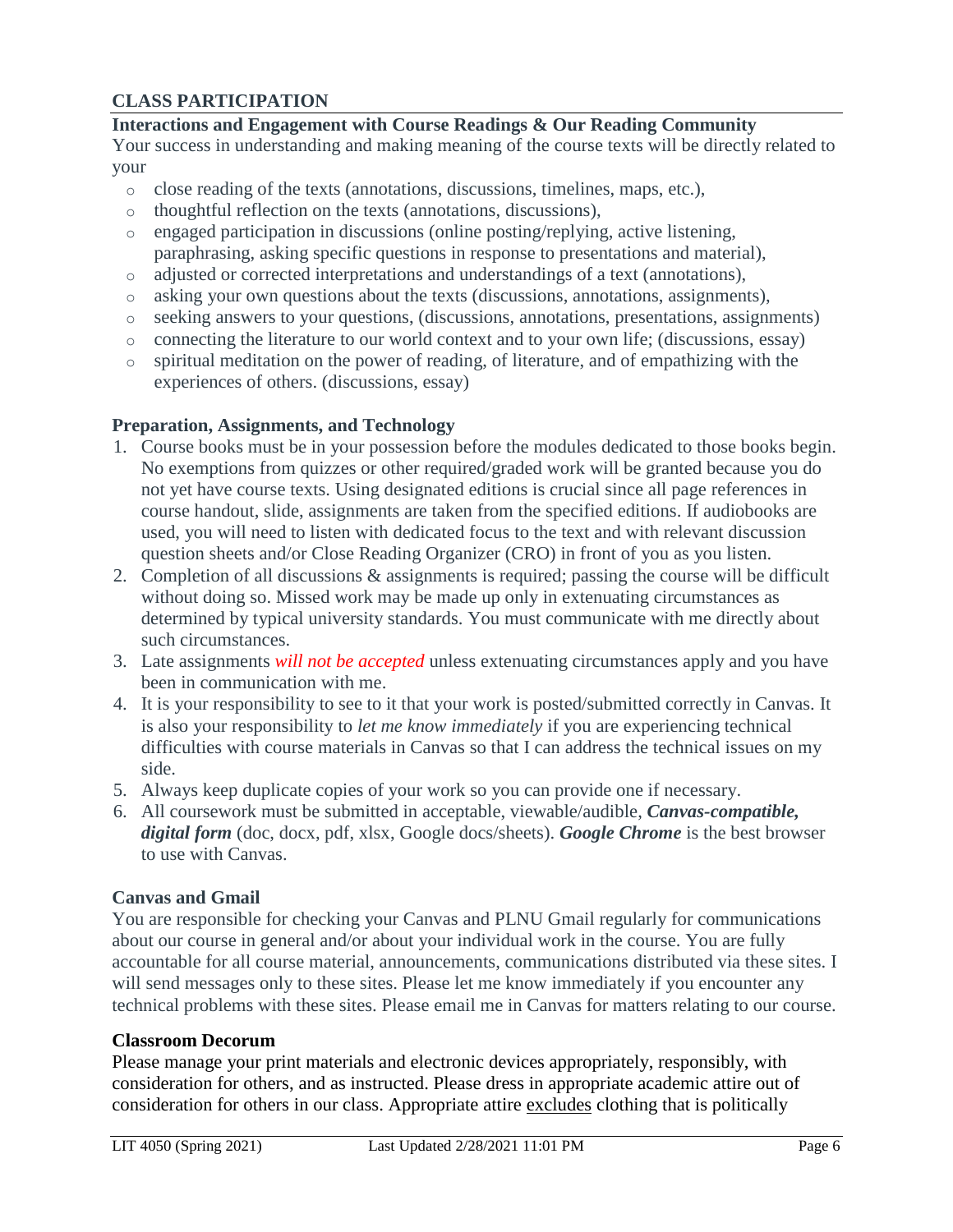offensive and sexually suggestive in design or logo. I do reserve the right to ask you to leave the classroom if I believe your attire to be offensive and/or an obstacle to a positive, hospitable, and civil learning and teaching environment.

# **Handwritten Annotations & Class Notes**

Research is showing that our brains remember information better if we write it down the oldfashioned way, so I do recommend handwritten annotations in your course texts and class notes. ([NPR Put Your Laptop Away,](https://www.npr.org/2016/04/17/474525392/attention-students-put-your-laptops-away) [The Pen Is Mightier than the Keyboard](https://cpb-us-w2.wpmucdn.com/sites.udel.edu/dist/6/132/files/2010/11/Psychological-Science-2014-Mueller-0956797614524581-1u0h0yu.pdf))

# **ACADEMIC WRITING & MLA STYLE**

All standards of academic writing covered in your college composition and literary analysis covered in LIT 3000 are required of your writing in this class. All written work *must follow* MLA Style.

# **INCLUSIVE LANGUAGE**

Because the Literature, Journalism, and Modern Language department recognizes the power of language, all public language used in this course, including written and spoken discourse, should be inclusive. This standard is outlined by all major academic style guides, including MLA, APA, and Chicago, and is the norm in university-level work.

# **PUBLIC DISCOURSE**

Much of the work we will do in this discussion-based F2F/hybrid/online class is interactive, the nature of Canvas discussion board posts and replies and recorded ZOOM meetings are *public, not private, discourse*. By continuing in this class, you acknowledge that your work will be viewed and/or heard by others in the class and is thus, public.

# **DIVERSITY STATEMENT**

Point Loma Nazarene University is committed to diversity in the classroom, in its publications and in its various organizations and components. Faculty and staff recognize that the diverse backgrounds and perspectives of their colleagues and students are best served through respect toward gender, disability, age, socioeconomic status, ethnicity, race, culture and other personal characteristics. In addition, the department of Literature, Journalism, and Modern Languages is committed to taking a leadership position that calls for promoting a commitment to diversity in and out of the classroom and in the practices of writing, journalism and the study of literature.

# **USE OF TECHNOLOGY**⍟

In order to be successful in the online environment, you'll need to meet the minimum technology and system requirements; please refer to the [Technology and System Requirements](https://help.pointloma.edu/TDClient/1808/Portal/KB/ArticleDet?ID=108349) information. (You will have to log into this link's page to see appropriate content.)

Problems with technology do not relieve you of the responsibility of participating, turning in your assignments, or completing your classwork.

# **SPIRITUAL CARE**⍟

Please be aware PLNU strives to be a place where you grow as whole persons. To this end, we provide resources for our students to encounter God and grow in their Christian faith. If students have questions, a desire to meet with the chaplain or have prayer requests you can contact the [Office of Spiritual Development.](https://www.pointloma.edu/offices/spiritual-development)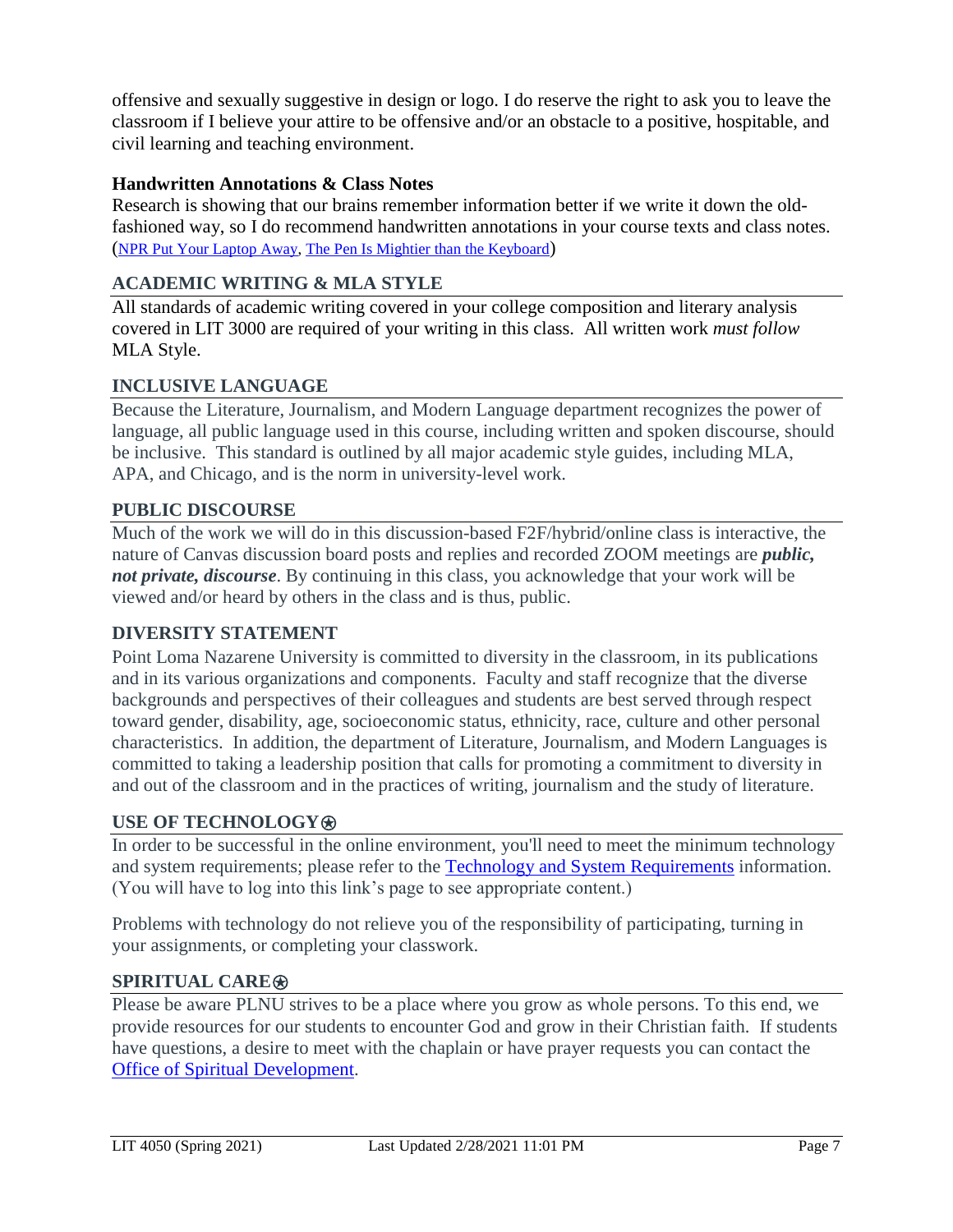### **REQUIRED TEXTS (These editions** *only***!)**

Austen, Jane. *Northanger Abbey*. Broadview edition. Bronte, Emily. *Wuthering Heights*. Edited by Beth Newman, Broadview edition. Gunning, Susannah Minifie. *Barford Abbey*. Broadview edition. Woolf, Virginia. *Orlando.* Harcourt. COVE Membership<https://editions.covecollective.org/>(\$10) (We'll join during 1<sup>st</sup> class.)

#### **SUPPORT TEXTS**

Harmon & Holman. *A Handbook to Literature*. R803 H288h 1996 (on Reserve) *MLA Handbook*. 8th ed. R808.02 M691h 2016 (Non-Circulating)

| <b>Time Required to Read Novels and Critical Apparatus</b> |            |               |                              |
|------------------------------------------------------------|------------|---------------|------------------------------|
| <b>Book</b>                                                | # Pages    | 30pp/hr. Pace | <b>Est. Total Hrs. Range</b> |
| <b>Barford Abbey</b>                                       | 165        | 5.5 hrs.      | $5 - 7$                      |
| <b>Critical Apparatus</b>                                  | 147        | 4.8 hrs.      | $5 - 6$                      |
| <b>Northanger Abbey</b>                                    | 201        | $6.7$ hrs.    | $6-8$                        |
| <b>Critical Apparatus</b>                                  | 92         | $3.1$ hrs.    | $3-4$                        |
| <b>Wuthering Heights</b>                                   | 276        | $9.2$ hrs.    | $9-11$                       |
| <b>Critical Apparatus</b>                                  | 107        | $3.6$ hrs.    | $\overline{4}$               |
| <b>Orlando</b>                                             | 329        | 10.9 hrs.     | $10-12$                      |
| <b>Critical Apparatus</b>                                  | <b>TBA</b> | <b>TBA</b>    | <b>TBA</b>                   |
|                                                            |            |               |                              |
|                                                            |            |               |                              |
| <b>TOTALS</b>                                              | 1317       | 43.9 hrs      | $44 - 52$                    |

### **ASSIGNMENTS AT A GLANCE**

- 1. **Annotations & Discussion:** COVE Studio annotations of readings, presenting annotations in class, responding to readings/annotations. (CLO #1-3)
- 2. **Presentation of Scholarly Material:** Formal presentation of the scholarly material in the critical apparatus of our course scholarly editions. (CLO #1-3)
- 3. **Timelines and/or Maps** COVE Editions documents linked to each author and novel. (CLO #3)
- 4. **Personal Essay** An essay addressing such topics as the power of literature (esp. novel form) in our lives, literature connecting us to our past, necessity of imaginative space, etc. (CLO # 3)
- 5. **Seminar Paper** 10-15pp. seminar paper, demonstrating close reading of one novel (form and cultural contexts), strong research and citation skills, and effective use of literary criticism interpretive frame(s). (CLO #1, 2, 3, 4).
- 6. **Research Colloquium** 7min. formal and polished presentation of your seminar paper. (CLO #1, 2, 3, 4).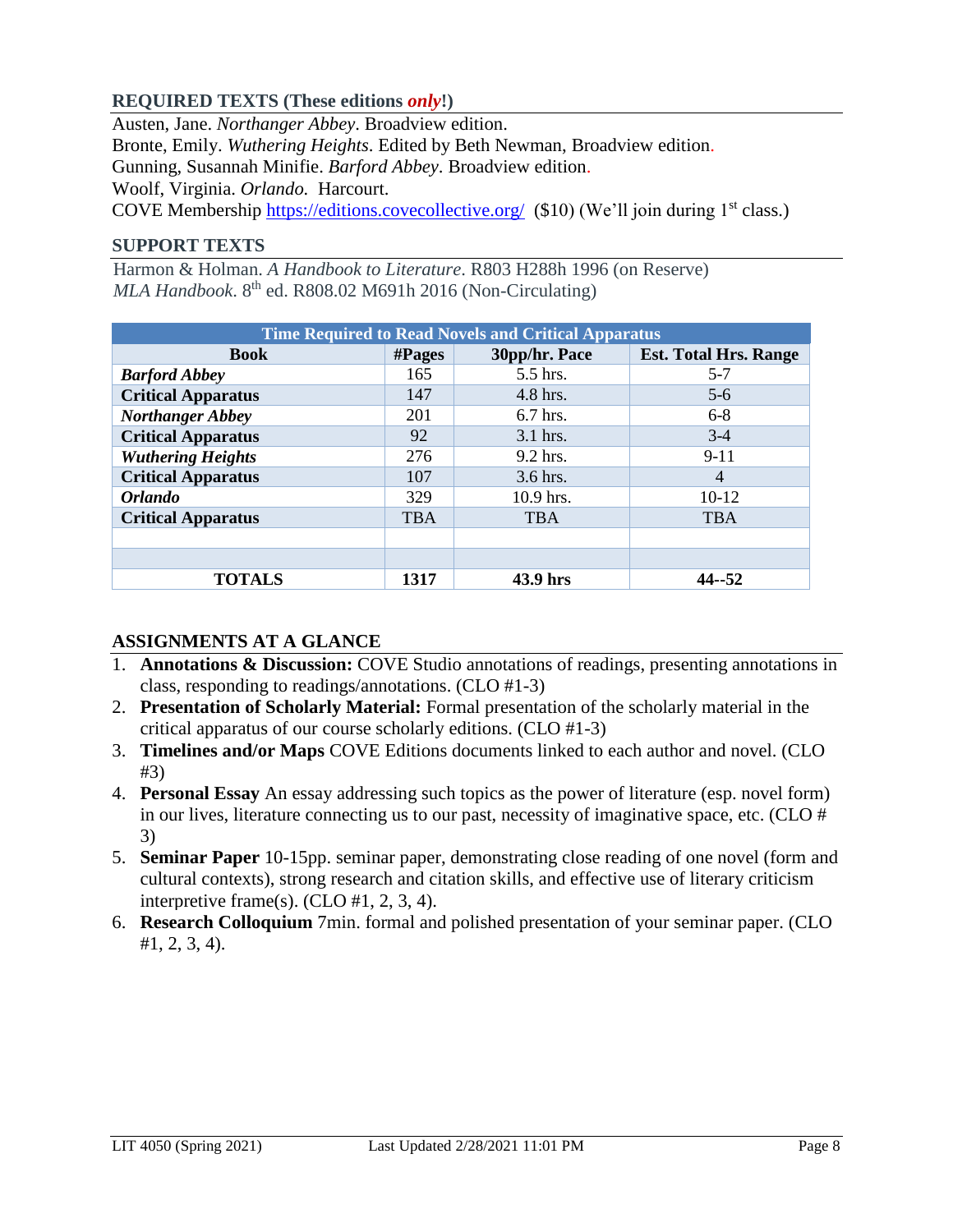# **SCHEDULE OF READINGS & ASSIGNMENTS** *(Adjustments as needed)*

|                 | <b>Date</b> | <b>Class Mode</b>                                      | <b>Assignment Due</b>                                                                                                |  |  |
|-----------------|-------------|--------------------------------------------------------|----------------------------------------------------------------------------------------------------------------------|--|--|
|                 | Week 1      | <b>Class Orientation, Technology &amp; The Novel</b>   |                                                                                                                      |  |  |
| 1               | T Mar 2     |                                                        | Course Orientation, Connecting with each other, Technology,                                                          |  |  |
|                 |             | <b>Synch Zoom</b>                                      | COVE & CRO, Google sheets, Novel - Genre & Literary Features                                                         |  |  |
| $\overline{2}$  | R Mar 4     | <b>Synch Zoom</b>                                      | COVE & CRO, Google sheets, Novel - Genre & Literary Features                                                         |  |  |
|                 | Week 2      | <b>Susannah Minifie Gunning's Barford Abbey Vol. I</b> |                                                                                                                      |  |  |
| 3               | T Mar 9     | <b>Synch Zoom</b>                                      | Barford Abbey VOL. I, Letters I-XIII (1-13) (pp. 35-93) & COVE                                                       |  |  |
|                 |             |                                                        | <b>Annotations</b>                                                                                                   |  |  |
| $\overline{4}$  | R Mar 11    | <b>Synch Zoom</b>                                      | Barford Abbey VOL. I, Letters XIV-XXII (14-24) (pp. 89-124) &                                                        |  |  |
|                 | Week 3      |                                                        | <b>COVE Annotations</b>                                                                                              |  |  |
|                 |             |                                                        | <b>Susannah Minifie Gunning's Barford Abbey Vol. II</b><br>Barford Abbey VOL. II, Letters XXIII-XXXIV (23-34) & COVE |  |  |
| 5               | T Mar 16    | <b>TBD</b>                                             | <b>Annotations</b>                                                                                                   |  |  |
|                 |             |                                                        | Barford Abbey VOL. II, Letters XXXV-XLV (35-45) & COVE                                                               |  |  |
| 6               | R Mar 18    | <b>TBD</b>                                             | <b>Annotations</b>                                                                                                   |  |  |
|                 | Week 4      |                                                        | <b>Barford Abbey - Contexts (Historical, Cultural, Literary)</b>                                                     |  |  |
|                 |             |                                                        | <b>Reading &amp; Discussion Board:</b> What further insights or                                                      |  |  |
|                 |             |                                                        | understanding did the introduction add to your close reading and                                                     |  |  |
|                 |             |                                                        | understanding of the novel? What interpretive layers did the                                                         |  |  |
|                 |             |                                                        | Appendices $E$ , $F$ , and $G$ give you to think about in the novel?                                                 |  |  |
|                 |             |                                                        |                                                                                                                      |  |  |
| $7\phantom{.0}$ | T Mar 23    | <b>TBD</b>                                             | Introduction (pp. $9-21$ )                                                                                           |  |  |
|                 |             |                                                        | Appendix E: Reception (pp. 307-13), Appendix F (pp. 315-23),                                                         |  |  |
|                 |             |                                                        | Appendix G (pp. $325-30$ )                                                                                           |  |  |
|                 |             |                                                        |                                                                                                                      |  |  |
|                 |             |                                                        | <b>Reading &amp; 3-6 Presenting</b>                                                                                  |  |  |
|                 |             |                                                        | Appendix A: "Writing the Moment": The Epistolary (pp. 201-23)                                                        |  |  |
|                 |             |                                                        | <b>Reading &amp; 9 Presenting</b>                                                                                    |  |  |
| 8               | R Mar 25    | <b>TBD</b>                                             | Appendix B: The Dissolution of the Abbeys (pp. 225-41)                                                               |  |  |
|                 |             |                                                        | Appendix C: The Picturesque Abbey as Ruin or Great  (243-65)                                                         |  |  |
|                 | Week 5      |                                                        | Barford Abbey & Northanger Abbey - Contexts (Historical, Cultural, Literary)                                         |  |  |
|                 |             |                                                        | <b>Reading &amp; 3-6 Presenting Barford Abbey Appendices</b>                                                         |  |  |
| 9               | T Mar 30    | <b>TBD</b>                                             | Appendix D: Abbey Fictions (pp. 267-98)                                                                              |  |  |
|                 |             |                                                        | <b>Northanger Abbey Appendices Reading &amp; Discussion Board:</b>                                                   |  |  |
|                 |             |                                                        | What interpretive layers do Appendices B, C, E, and $F$ give you to                                                  |  |  |
|                 |             |                                                        |                                                                                                                      |  |  |
|                 |             |                                                        | think about in the novel, and what points of connection are you                                                      |  |  |
| 10              | R Apr 1     | <b>TBD</b>                                             | anticipating between these two novels?                                                                               |  |  |
|                 |             |                                                        | Appendix B: Examples of Jane Austen's Reading (pp. 243-49)                                                           |  |  |
|                 |             |                                                        | Appendix C: Catherine Morland's Reading Material (pp. 250-51)                                                        |  |  |
|                 |             |                                                        | Appendix E: Map of Bath, circa 1800 (p. 271)                                                                         |  |  |
|                 |             |                                                        | Appendix F: Frontispiece to the 1813 Edition (p. 272)                                                                |  |  |
|                 | Week 6      |                                                        | Jane Austen's Northanger Abbey, Vol. I                                                                               |  |  |
| 11              | T Apr 6     | <b>TBD</b>                                             | Northanger Abbey Chs. 1-9 (pp. 39-89) & COVE Annotations                                                             |  |  |
| 12              | R Apr 8     | <b>TBD</b>                                             | Northanger Abbey Chs. 10-15 (pp. 89-137) & COVE Annotations                                                          |  |  |
|                 | Week 7      |                                                        | Jane Austen's Northanger Abbey, Vol. II                                                                              |  |  |
| 13              | T Apr 13    | <b>TBD</b>                                             | Northanger Abbey Chs. 16-23 (pp. 137-187) & COVE                                                                     |  |  |
|                 |             |                                                        | <b>Annotations</b>                                                                                                   |  |  |
| 14              | R Apr 15    | <b>TBD</b>                                             | Northanger Abbey Chs. 24-31 (pp. 188-239) & COVE                                                                     |  |  |
|                 |             |                                                        | <b>Annotations</b>                                                                                                   |  |  |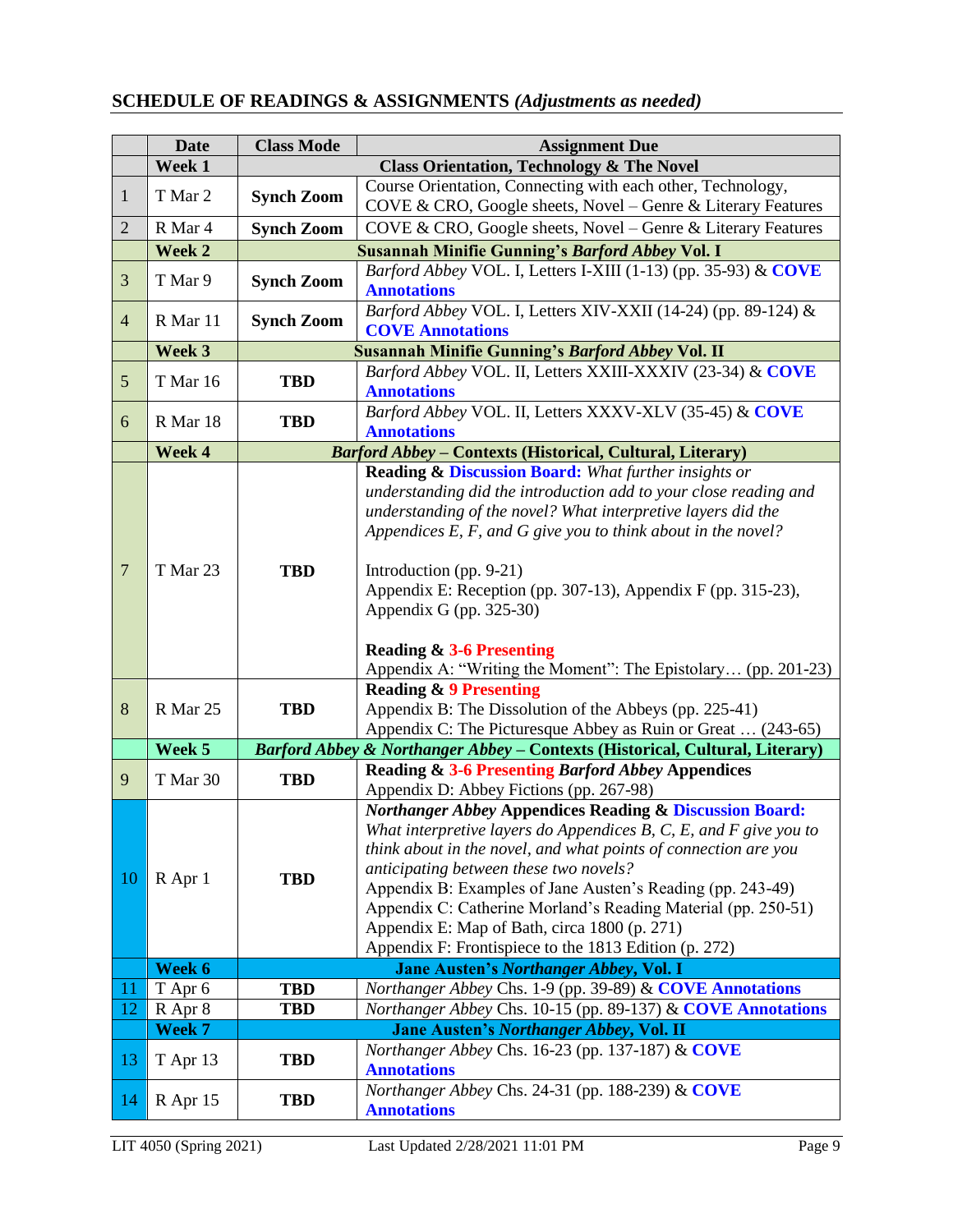|                                         | <b>Date</b>                                                                   | <b>Class Mode</b>  | <b>Assignment Due</b>                                                                                                                                                                                                                                                                                                                                                                                                                              |  |  |
|-----------------------------------------|-------------------------------------------------------------------------------|--------------------|----------------------------------------------------------------------------------------------------------------------------------------------------------------------------------------------------------------------------------------------------------------------------------------------------------------------------------------------------------------------------------------------------------------------------------------------------|--|--|
|                                         | Week 8<br><b>Northanger Abbey - Contexts (Historical, Cultural, Literary)</b> |                    |                                                                                                                                                                                                                                                                                                                                                                                                                                                    |  |  |
| 15                                      | T Apr 20                                                                      | <b>TBD</b>         | <b>Northanger Abbey Appendices Reading &amp; Discussion Board:</b><br>What further insights or understanding did the introduction, the<br>other prefatory material, and Appendix A add to your close reading<br>and understanding of the novel?<br>Introduction (pp. 9-25), Biographical Notice, Postscript, and<br>Advertisement (pp. 31-38) & Appendix A: Correspondence<br>Appendix D: Reviews of <i>Northanger Abbey</i> – in-class discussion |  |  |
| 16                                      | R Apr 22                                                                      | <b>TBD</b>         | Wuthering Heights Chs. 1-9 (pp. 37-110) & COVE Annotations                                                                                                                                                                                                                                                                                                                                                                                         |  |  |
|                                         | Week 9                                                                        |                    | <b>Emily Bronte's Wuthering Heights</b>                                                                                                                                                                                                                                                                                                                                                                                                            |  |  |
| 17                                      | T Apr 27                                                                      | <b>TBD</b>         | Wuthering Heights Chs. 10-16 (pp. 110-176) & COVE<br><b>Annotations</b>                                                                                                                                                                                                                                                                                                                                                                            |  |  |
| 18                                      | R Apr 29                                                                      | <b>TBD</b>         | Wuthering Heights Chs. 17-24 (pp. 176-245) & COVE<br><b>Annotations</b>                                                                                                                                                                                                                                                                                                                                                                            |  |  |
|                                         | Week 10                                                                       |                    | <b>Emily Bronte's Wuthering Heights</b>                                                                                                                                                                                                                                                                                                                                                                                                            |  |  |
| 19                                      | T May 4                                                                       | <b>TBD</b>         | Wuthering Heights Chs. 25-34 (pp. 245-312) $& \text{Cove}$<br><b>Annotations</b>                                                                                                                                                                                                                                                                                                                                                                   |  |  |
| 20                                      | R May 6                                                                       | <b>TBD</b>         | <b>Wuthering Heights Appendices Reading &amp; Discussion Board:</b><br>What further insights or understanding did the Introduction and<br>Appendix B.2 add to your close reading and understanding of the<br>novel?<br>Introduction (pp. 9-29)<br>Appendix B.2 From Ann Radcliffe (pp. 331-33)                                                                                                                                                     |  |  |
|                                         | Week 11                                                                       |                    | <b>Emily Bronte's Wuthering Heights</b>                                                                                                                                                                                                                                                                                                                                                                                                            |  |  |
| 21                                      | T May 11                                                                      | <b>TBD</b>         | <b>Reading &amp; 12 Presenting</b><br>Appendix D: Contemporary Responses to the Novel                                                                                                                                                                                                                                                                                                                                                              |  |  |
| 22                                      | R May 13                                                                      | <b>TBD</b>         | <b>Reading &amp; 3 Presenting</b><br>Appendix E: On Geographical Remoteness and Cultural Difference<br>$(pp. 373-82)$<br>Appendix F: On "Brain Fever" (pp. 383-85)<br>Appendix G: Women in Marriage (pp. 387-88)<br>Appendix H: Maps (pp. 389-90)<br>Appendix I: Genealogical Table of the Earnshaw and Linton<br>Families (pp. 391-92)                                                                                                            |  |  |
|                                         | Week 12                                                                       |                    | Virginia Woolf's Orlando                                                                                                                                                                                                                                                                                                                                                                                                                           |  |  |
| 23                                      | T May 18                                                                      | <b>TBD</b>         | Orlando Chs. 1-2 (pp. 13-118) & COVE Annotations                                                                                                                                                                                                                                                                                                                                                                                                   |  |  |
| 24                                      | R May 20                                                                      | <b>TBD</b>         | Orlando Chs. 3-4 (119-226) & COVE Annotations                                                                                                                                                                                                                                                                                                                                                                                                      |  |  |
|                                         | Week 13                                                                       |                    | Virginia Woolf's Orlando                                                                                                                                                                                                                                                                                                                                                                                                                           |  |  |
| 25                                      | T May 25                                                                      | <b>TBD</b>         | Orlando Chs. 5-6 (227-329) & COVE Annotations                                                                                                                                                                                                                                                                                                                                                                                                      |  |  |
| 26                                      | R May 27                                                                      | <b>TBD</b>         | <b>COVE Timeline / Maps DUE</b>                                                                                                                                                                                                                                                                                                                                                                                                                    |  |  |
|                                         | Week 14                                                                       |                    | <b>Seminar Paper Workshop Week</b>                                                                                                                                                                                                                                                                                                                                                                                                                 |  |  |
| 27                                      | T June 1                                                                      | <b>TBD</b>         | Annotated Bibliography Due (Early turn in encouraged!)                                                                                                                                                                                                                                                                                                                                                                                             |  |  |
|                                         | R June 3                                                                      | <b>Synchronous</b> | <b>Guidelines for Research Colloquium and Q&amp;A</b>                                                                                                                                                                                                                                                                                                                                                                                              |  |  |
| 28                                      | <b>June 3-4</b>                                                               | <b>TBD</b>         | <b>Seminar Paper Due</b> (Last possible deadline)                                                                                                                                                                                                                                                                                                                                                                                                  |  |  |
|                                         | Week 15                                                                       |                    | <b>FINALS WEEK-Research Colloquium</b>                                                                                                                                                                                                                                                                                                                                                                                                             |  |  |
| June 8 10:30-1:00<br><b>Synchronous</b> |                                                                               |                    | Final Exam Period – Research Colloquium & Q&A                                                                                                                                                                                                                                                                                                                                                                                                      |  |  |